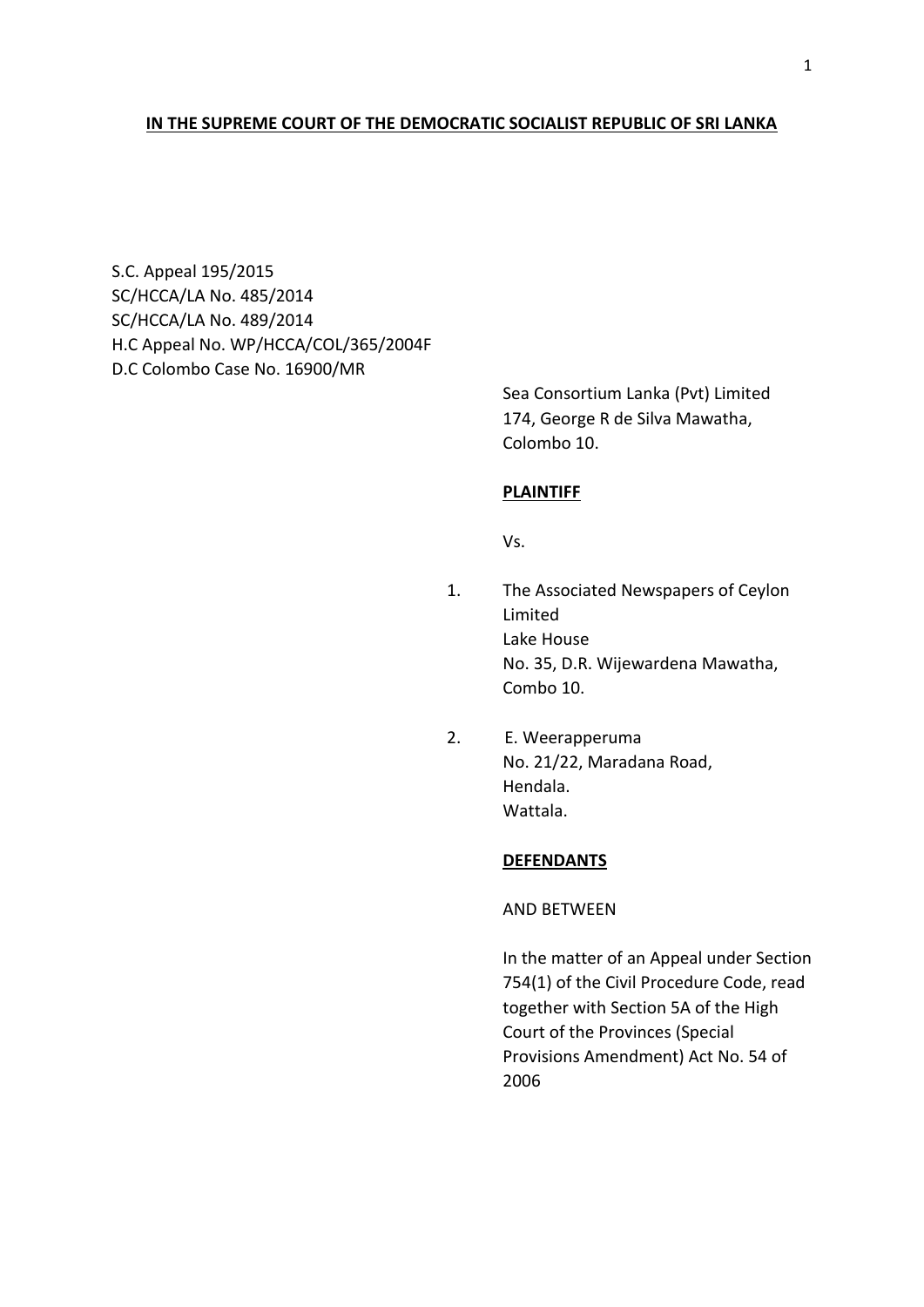- 1 The Associated Newspapers of Ceylon Limited Lake House No. 35, D.R. Wijewardena Mawatha, Combo 10.
- 2. E. Weerapperuma No. 21/22, Maradana Road, Hendala. Wattala.

### **DEFENDANT-APPELLANTS**

Vs.

Sea Consortium Lanka (Pvt) Limited 174, George R de Silva Mawatha, Colombo 10.

### **PLAINTIFF-RESPONDENTS**

#### AND NOW

In the matter of an Application Leave to Appeal under Section 5C of the High Court of the Provinces (Special Provisions) Act No. 54 of 2006

- 1. The Associated Newspapers of Ceylon Limited Lake House No. 35, D.R. Wijewardena Mawatha, Combo 10.
- 2. E. Weerapperuma No. 21/22, Maradana Road, Hendala. Wattala.

#### **DEFENDANT-APPELLANT-PETITIONERS**

Vs.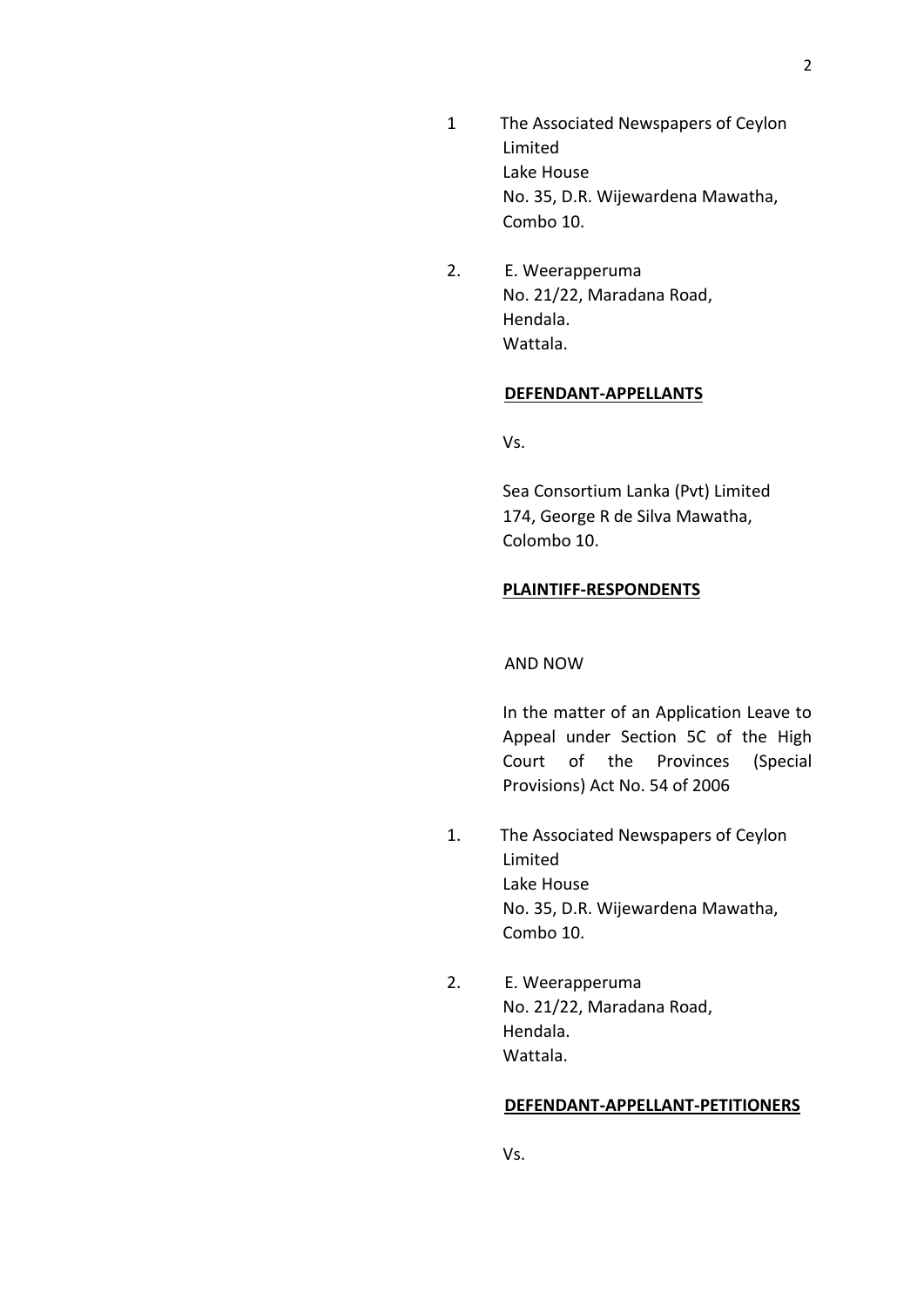Sea Consortium Lanka (Pvt) Limited 174, George R de Silva Mawatha, Colombo 10.

And presently of

256, Sri Ramanathan Mawatha, Colombo 15.

## **PLAINTIFF-RESPONDENT-RESPONDENT**

| <b>BEFORE:</b>     | Sisira J. de Abrew J.<br>Upaly Abeyrathne J. &<br>Anil Gooneratne J.  |
|--------------------|-----------------------------------------------------------------------|
| <b>COUNSEL:</b>    | Palitha Kumarasinghe P.C., with Nuwan Rupasinghe<br>for the Appellant |
|                    | Ananda Kasthuriarachchi for the Respondent                            |
| <b>ARGUED ON:</b>  | 15.02.2017                                                            |
| <b>DECIDED ON:</b> | 23.05.2017                                                            |

### **GOONERATNE J.**

This was an action filed in the District Court of Colombo on or about 05.09.1995 claiming damages in a sum of Rs. 50 million by the Plaintiff Company against the  $1^{st}$  and  $2^{nd}$  Defendants for a publication of an Article in the Sunday Observer of 25.6.1995, alleging that the Article published is defamatory perse and by innuendo. The Article in question is pleaded in paragraph 10 of the plaint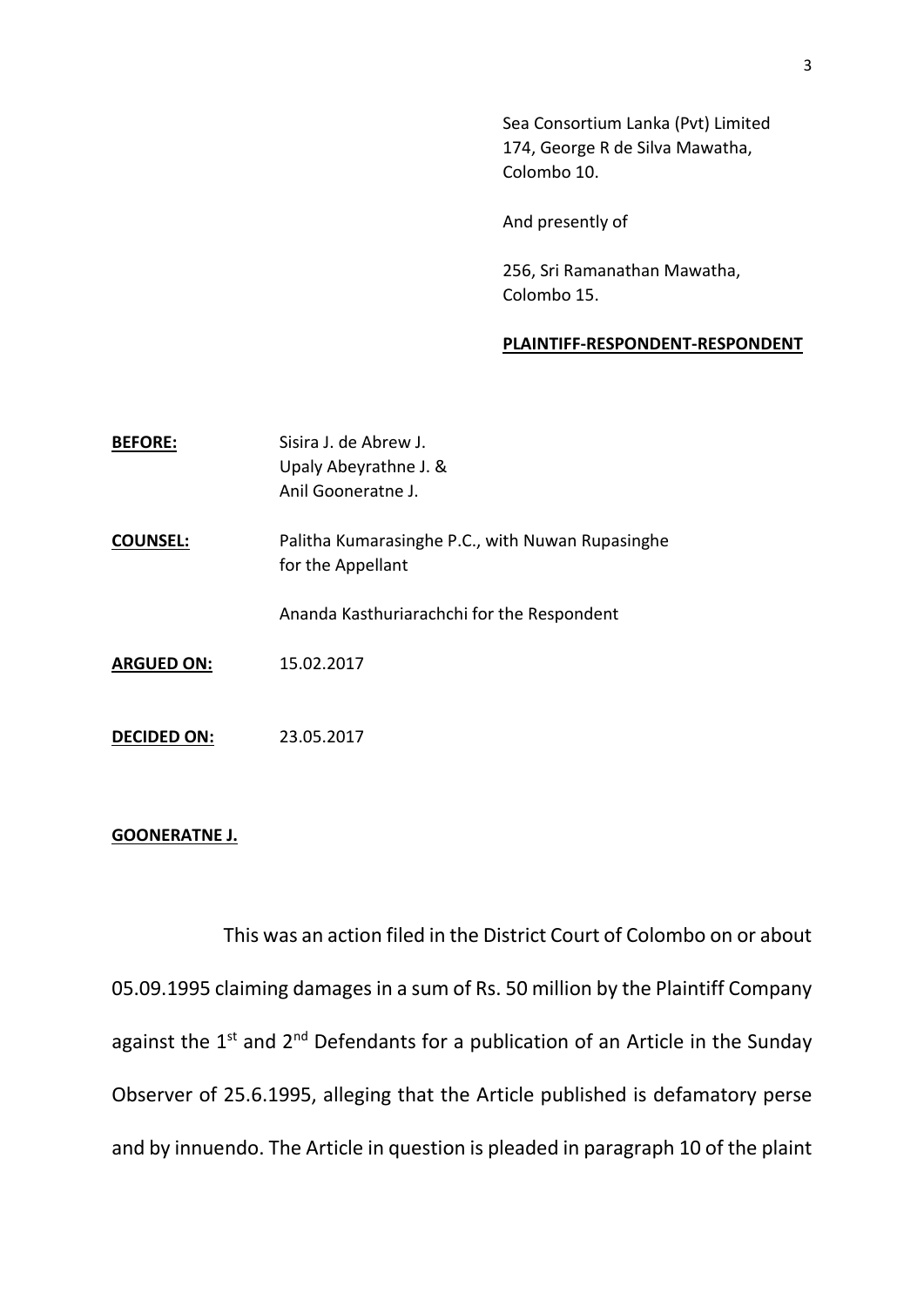and its heading reads as "Ports Authority Ultimatum to Shippers". The said Article was written by the  $2^{nd}$  Defendant. In paragraph 15 of the plaint the Plaintiff Company pleads the items (a to g) of innuendo to prove its case.

Two Leave to Appeal Applications were filed in the Supreme Court by the Plaintiff and Defendant respectively against the Judgment of the High Court (485/14 and 489/14). This court granted leave on both Applications. Both matters were consolidated. The question of law on which leave was granted are as follows:

# By the Defendant-Appellant-Petitioners

- 1. Are the Defendant-Appellant-Petitioners entitled to defence of justification qualified privileged against the action of the Plaintiff-Respondent-Respondent, in view of the evidence adduced at the trial?
- 2. Did the learned High Court Judges err in holding that the Article published by the Defendant-Appellant-Petitioners is defamatory of the Plaintiff-Respondent-Respondent in view of the evidence adduced at the trial in particularly in absence of any independent evidence of the alleged defamation and innuendo?
- 3. Did the learned High Court Judges err in law disregarding evidence of the 2<sup>nd</sup> Defendant-Appellant-Petitioner who was present when Hon. Minister of Ports made inspection at Sri Lanka Ports Authority premises when particularly no other witness gave evidence to contradict the evidence of the 2<sup>nd</sup> Defendant?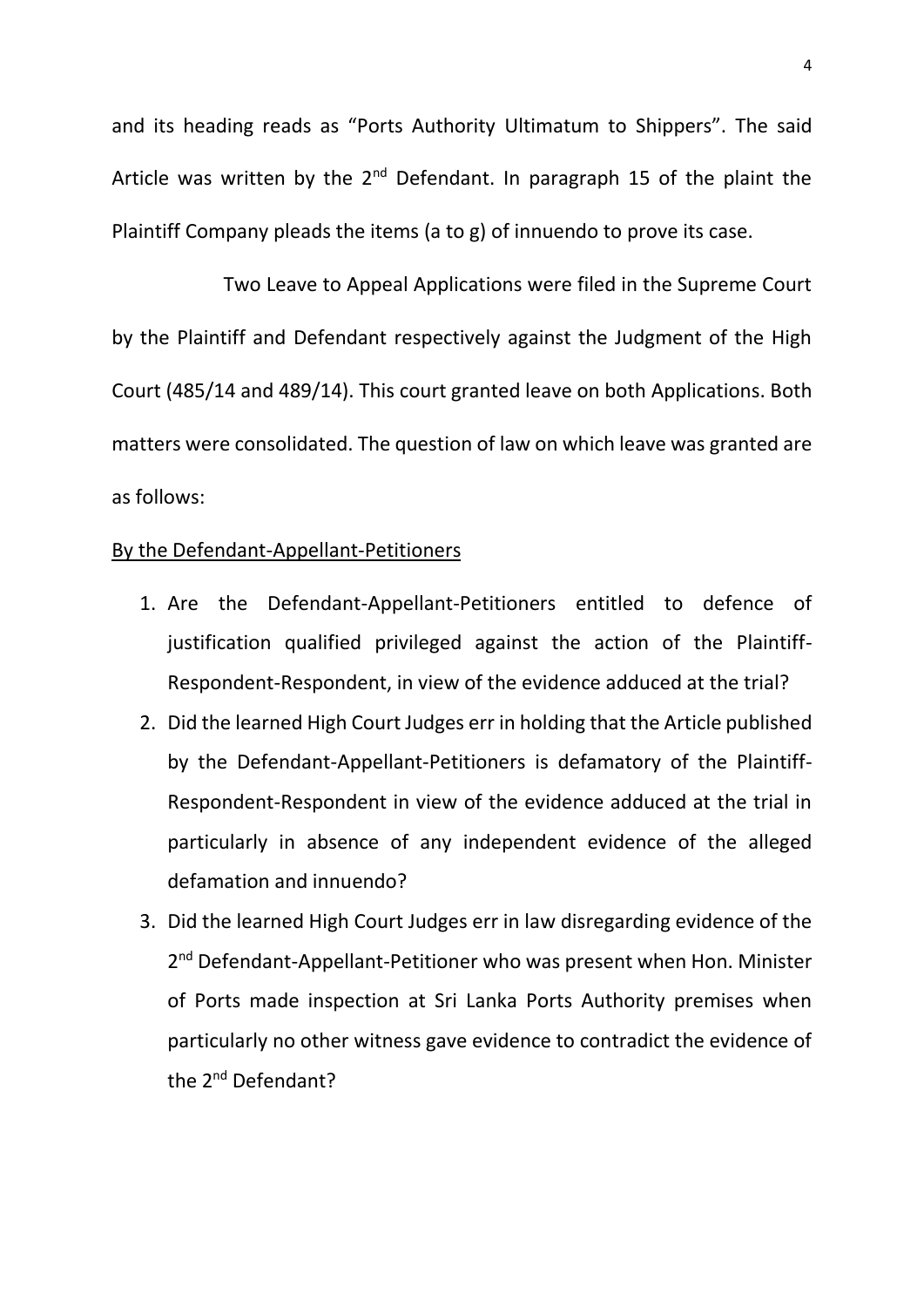- 4. Did the learned High Court Judges err in law in holding that
	- (i) The pith and substance of the Article was that the Respondent had used some undue influence and/or had bribed certain officials of Sri Lanka Ports Authority in order them not to present the cheques that were given by the Respondent in that, *ex facie,* the pith and substance of the said Article is to disclose inefficiency and remiss of 2duties by employees of a State Instituted as discovered by Hon. Minister in charge of the Institute at an inspection held in presence of Media and no allegation of bribery whatsoever ever mentioned in the said Article and no independent witness had given any such evidence;
	- (ii) The allegation in the Article triggered a shockwave in the business community, banks and overseas as the Plaintiff is considered the biggest leading shipping Company when no such admissible evidence has been adduced at the Trial?
- 5. Did the learned High Court Judges err in awarding damages without proper analysing or evidence or quantification particularly since, the business activities increased after the publication of the alleged defamatory Article by the Defendant-Appellant–Petitioners, the Net profit of the Plaintiff-Respondent-Respondent was only Rs. 2 million per annum and the Respondent incorporated in September 1994 whereas the publication made in June 1995?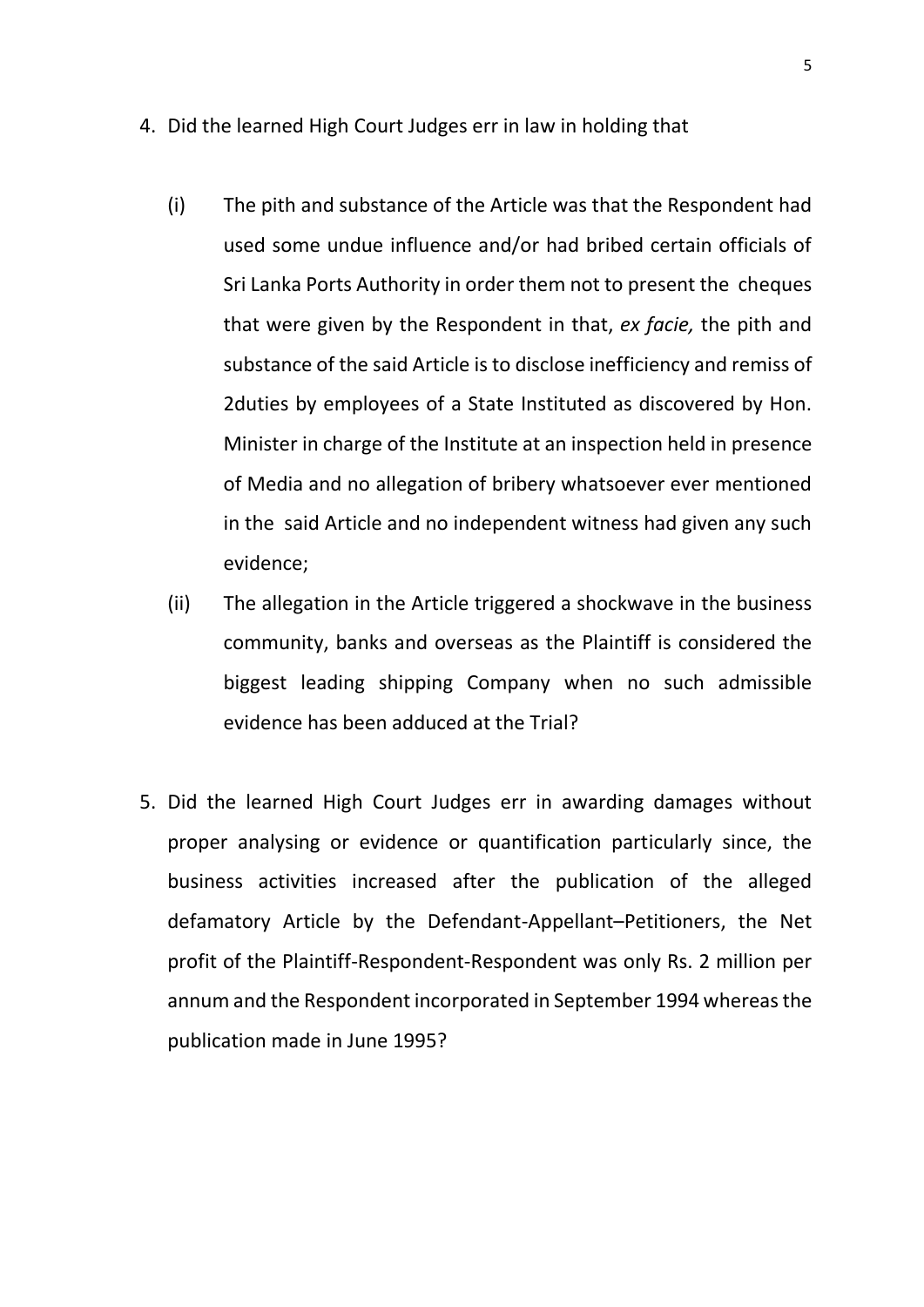## By the Plaintiff-Respondent-Respondent

- 1. Is the Judgment of the learned High Court Judges dated 21.08.2014 contrary to law and evidence before the Court?
- 2. Did the Honourable Judges of the High Court err in holding that the quantum of damages should be reduced to Rs. 30 million without fresh evidence or facts?
- 3. Did the Honourable Judges of the High Court exercising Appellate powers err in substituting its judgment on quantum of damages where damages are awarded for defamation?

What really happened was that the then Hon. Minister of Ports, to the Sri Lanka Ports Authority along with the  $2<sup>nd</sup>$  Defendant a journalist attached to the "Sunday Observer" visited the Ports Authority and personally witnessed what had taken place, in an inspection tour and the newspaper reported same in a news item. It would be convenient to reproduce that part of the Newspaper Article as follows which according to the Plaintiff is defamatory of the Plaintiff by innuendo.

"But when the Minister went through a register checking with cheques at hand at the time of sudden inspection, he found that some of the cheques entered into the register were not of that day but several months old. He also found that the document together with the cheques did not have the date stamp. He also found that most of the cheques that had not been entered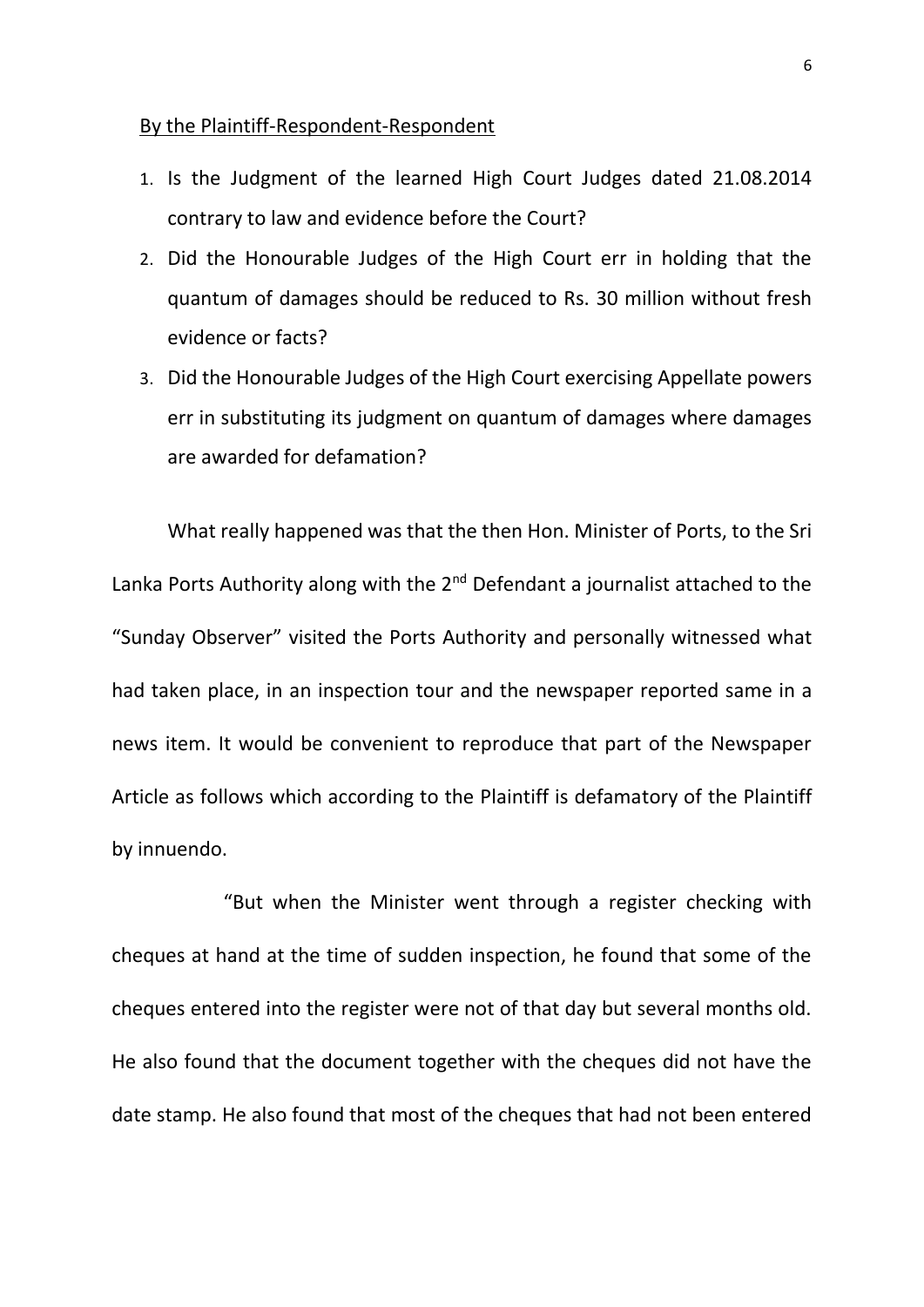into the register were in respect of a single shipping firm – Sea Consortium Lanka (Pvt.) Ltd."

The above version is the gist of the main Article which could give rise to a cause of action to the Plaintiff. However if that was something the Minister and the 2<sup>nd</sup> Defendant observed, then the question is whether the defences pleaded such as on privileged occasion and published in good faith on a matter of public interest was justifiable, and a fair comment without any malice or ill will towards the Plaintiff. It is to be noted that the 2<sup>nd</sup> Defendant who gave evidence states there was no ill will or malice towards the Plaintiff but reported what was observed and detected by the Minister. On the other hand Plaintiff's position was that the above news item is false, as payments are made to the Ports Authority within 2/3 days and a document could be produced to indicate such payments. Position of the Defendant on this aspect was that no such document was produced at the trial. In fact it was not produced.

One Mr. Abeywickrema on behalf of the Plaintiff Company gave evidence, and several pages of evidence had been recorded. This witness testify that the news item was a false news item. Cheques were promptly presented to the Port Authority when invoices were sent to the company. Cheques given to the Ports Authority by the Company were deposited in the Bank within 2/3 days. Plaintiff Company makes a profit of Rs. 2 million per year. The Plaintiff Company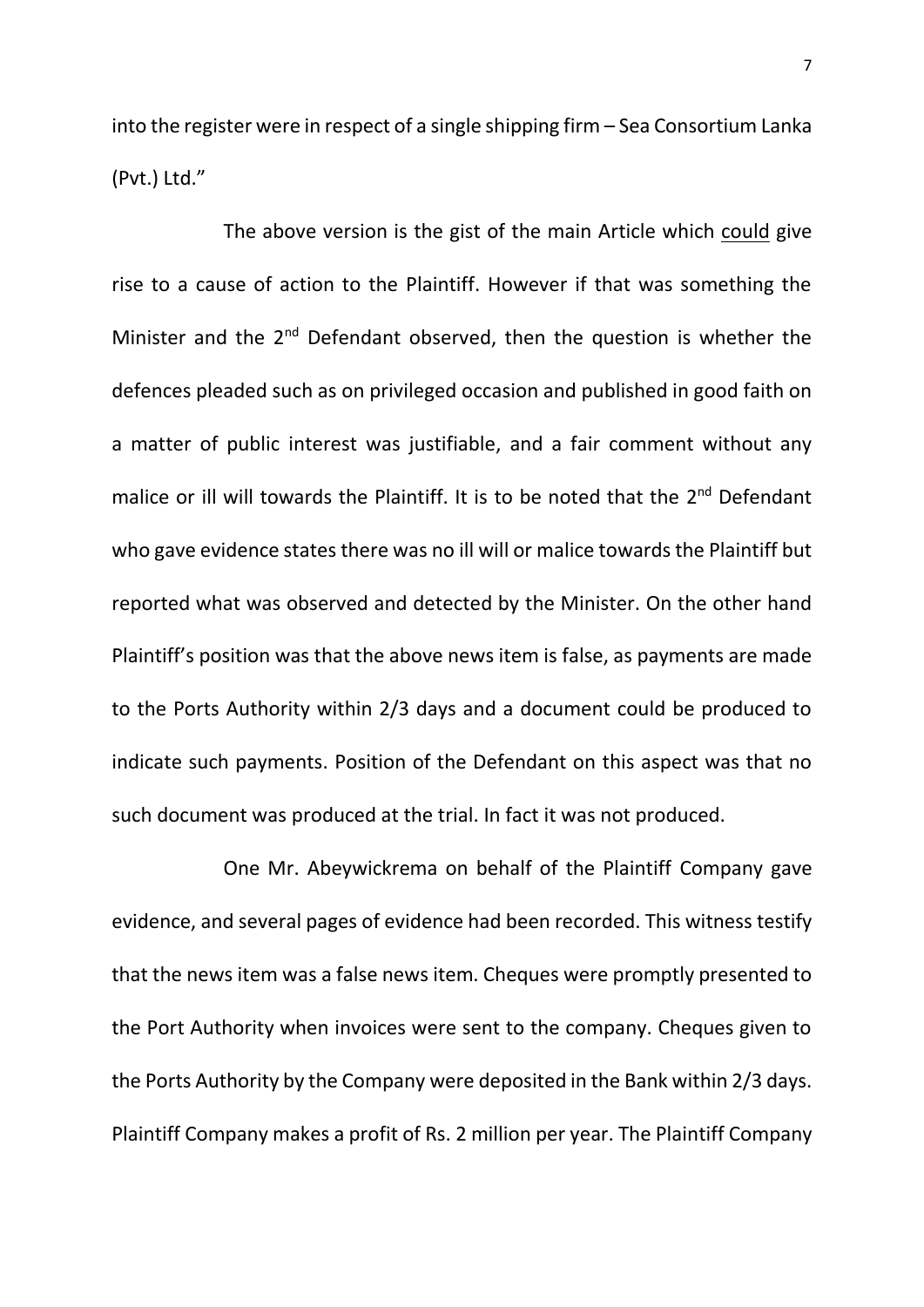was not privy to the Ministers visit on 19.06.1995. He also stated in evidence that several of his customers inquired from him after the publication of the news item as to any fraud was committed ඇයි එසේ වරායට ගෙවීම සමීබන්ධයෙන් වංචා සිදු කරන්නේ කියා. Several letters were also received (Pg. 146) subsequent to the news item, company had more business.

The 2<sup>nd</sup> Defendant a journalist as stated above gave evidence for the Defendants. He accompanied the Minister on an inspection tour. It was the 2<sup>nd</sup> Defendant who wrote the Article in question. He saw several cheques that were spread over a table at the Accounts Division and most of the cheques were not registered in the relevant books, and not credited to the Bank Account. There was a failure of the Ports Authority Officials to perform their duties properly and bank the cheques properly. All these facts were revealed at the visit to the Finance Division and the 2<sup>nd</sup> Defendant directly participated in this visit. The Minister found that most of the cheques that were spread on the table were cheques of the Plaintiff Company.

It was the position of the  $2^{nd}$  Defendant that he should bring the fact of inefficiency to the notice and knowledge of the general public. This Article was published to demonstrate the inefficiency, negligence and the remiss in duties on the part of the officials of the Ports Authority. There is also no evidence led to show that the Plaintiff Company failed to make payments, on the invoices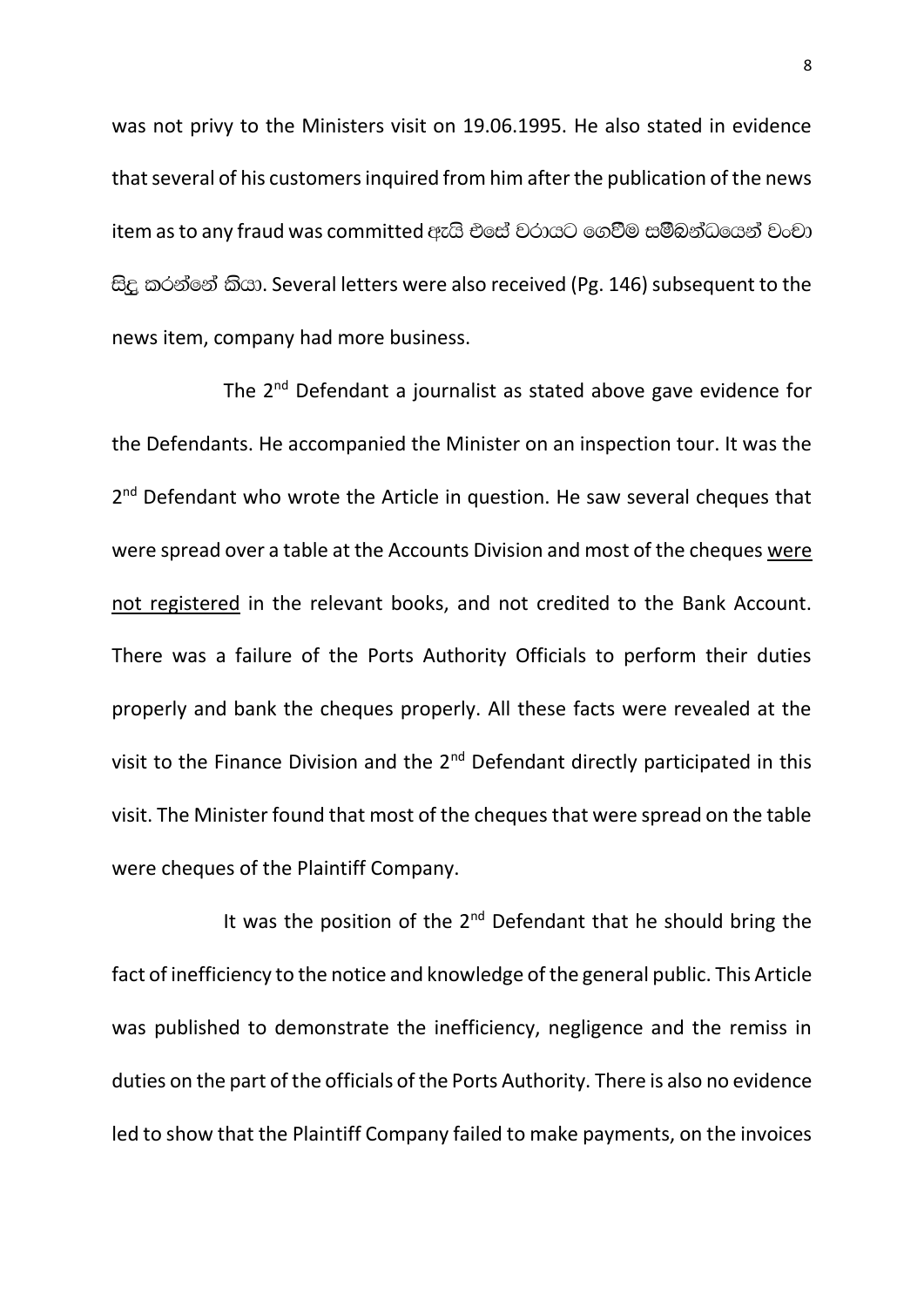submitted by the Ports Authority. As such the Plaintiff is not a defaulter.  $2^{nd}$ Defendant testified that he has no animosity towards the Plaintiff Company and had not defamed the Plaintiff.

The case consists of several pages of evidence and submissions. The issue is whether the Article is defamatory of the Plaintiff Company and the question whether Plaintiff had discharged his burden of proof. In this background I note the following matters, highlighted by the Defendant party.

- (a) There was no other independent evidence led of a witness other than the Plaintiff, to demonstrate that the reading public understood the Article to be defamatory of the Plaintiff.
- (b) No documentary proof placed before court to establish that the cheques were promptly banked by the Plaintiff Company, though the only witnesses for the Plaintiff in his evidence undertook to produce documentary proof.
- (c) Plaintiff failed to call the Ports Authority to prove that the cheques given by the plaintiffs were promptly presented for payments, and that such cheques were not kept in the Ports Authority, as reported by the Defendant.
- (d) In the oral testimony of the Plaintiff it was submitted that several of Plaintiff's customers inquired from the Plaintiffs witness about a fraud, on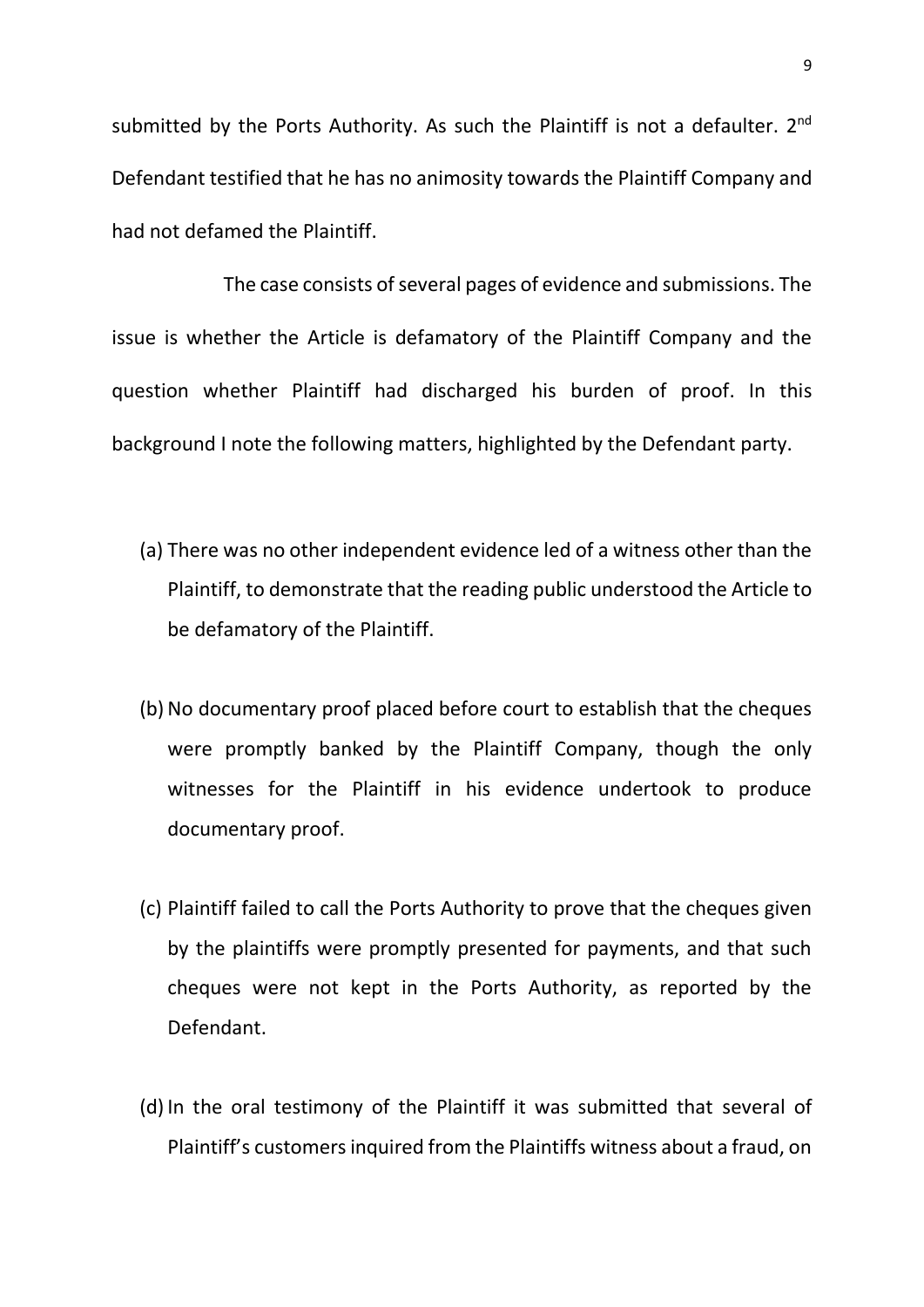reading the Article in question. However none of those customers were called to support such a view. This is in a way hearsay evidence.

(e) Evidence was placed by the Plaintiff that after the publication of the Newspaper Article, the Plaintiff Company made profits and the business was improving for the Plaintiff Company, irrespective of the alleged defamatory Article. This is indicative of the position that the allegation had no impact on the Plaintiff Company and its business. In other words the Plaintiff has not suffered as a result of the alleged defamatory Article. Plaintiff's position was that it continued to make a net profit of Rs. 2 million per annum. Plaintiff has not been able to prove that there was an injury to trading reputation whereas no damages whatsoever had been proved.

In the above circumstances I cannot accept the views of the learned High Court Judges and the High Court has erred in holding that the Article refers to the Plaintiff and the pith and substance of the said Article was that the Plaintiff used influence or bribed officials at the Ports Authority not to present the cheques for payment.

I also note that documents P1 to P4 were produced and marked in evidence. A point had been made that these documents are inadmissible in law and cannot be acted upon as evidence. More emphasis is on P4, and at the closure of Plaintiff's case the documents were not read in evidence. It is the cursus curiae of the District Court that documents produced and marked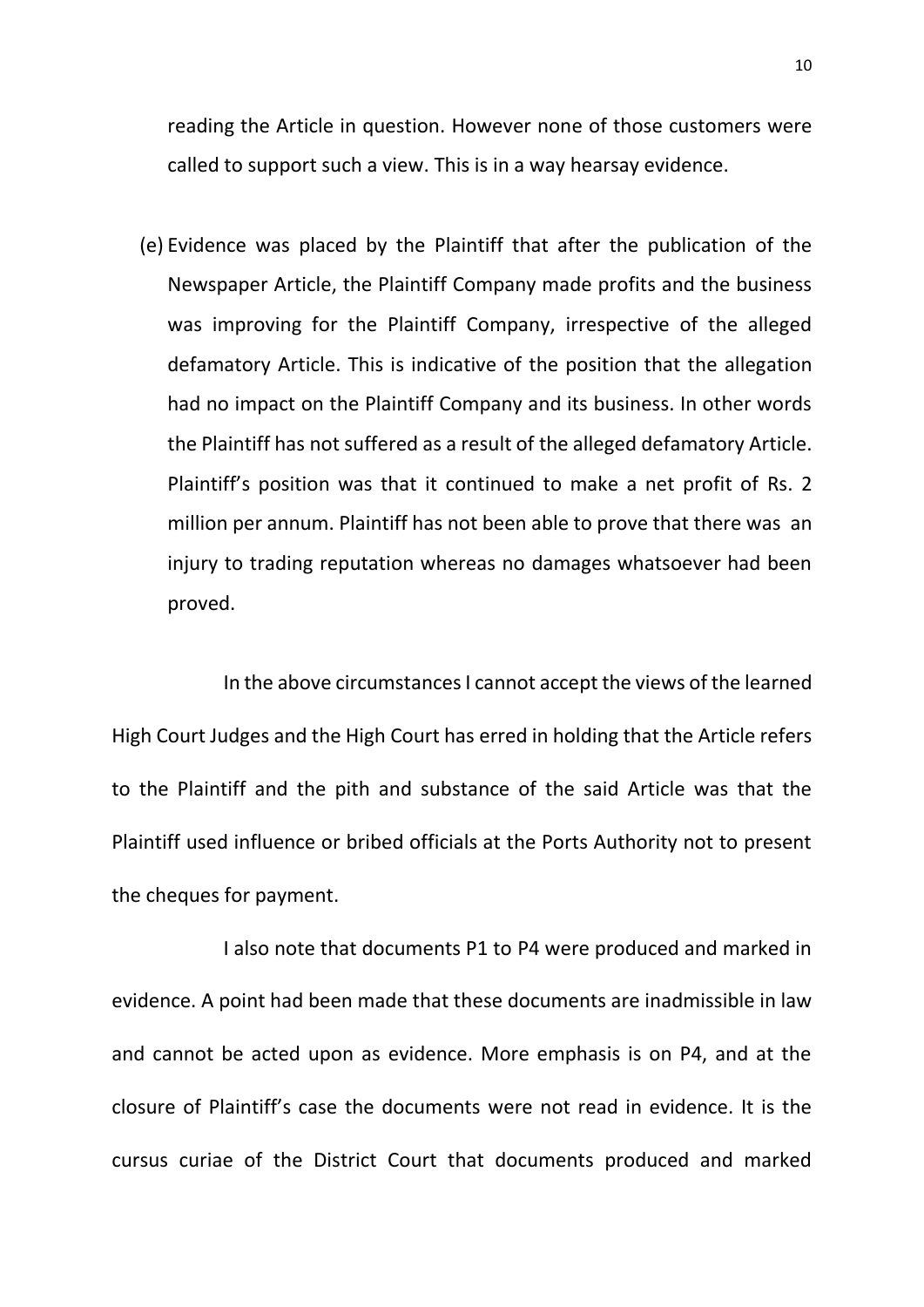through a witness should be read in evidence at the close of the case. This is a practice adopted from time immemorial and which has developed and recognised by our courts. Vide *Sri Lanka Ports Authority and Another Vs. Jugolina 1981 (1) SLR 18* This practice had been accepted in several decided cases. *Jamaldeen Abdul Lateef Vs. Abdul Majeed Mohomed Mansoor and Anoher 2010(2) SLR 333 SC at 371, 372 and 373*. It is observed that P4 was marked subject to proof. As such the proof of document P4 is in doubt.

The Article was published, no doubt for the benefit of the public and educate the reader of the state of affairs of an Institution like the Ports Authority. Public no doubt should be aware of what happened at the Ports Authority perusal of the Article does not bring about any complication. Nor can a normal reader pin point any fraud on the part of the Plaintiff Company, but the Ports Authority has to take the blame. No independent witness supported Plaintiff's case. There is no 'Animus Injuriandi' on the part of the Defendants. The existence of Animus Injuriandi is an essential basis of the cause of action. *De Costa Vs. Times of Ceylon (1963) 65 NLR 217 at 224*.

The other matter is whether the allegations triggered a shockwave in the business community. There was no proper evidence placed before court to prove above. Documents P2, P2A and P3 relied by Plaintiff refer to total volume handled by x-press container line, performance in the year 1998 and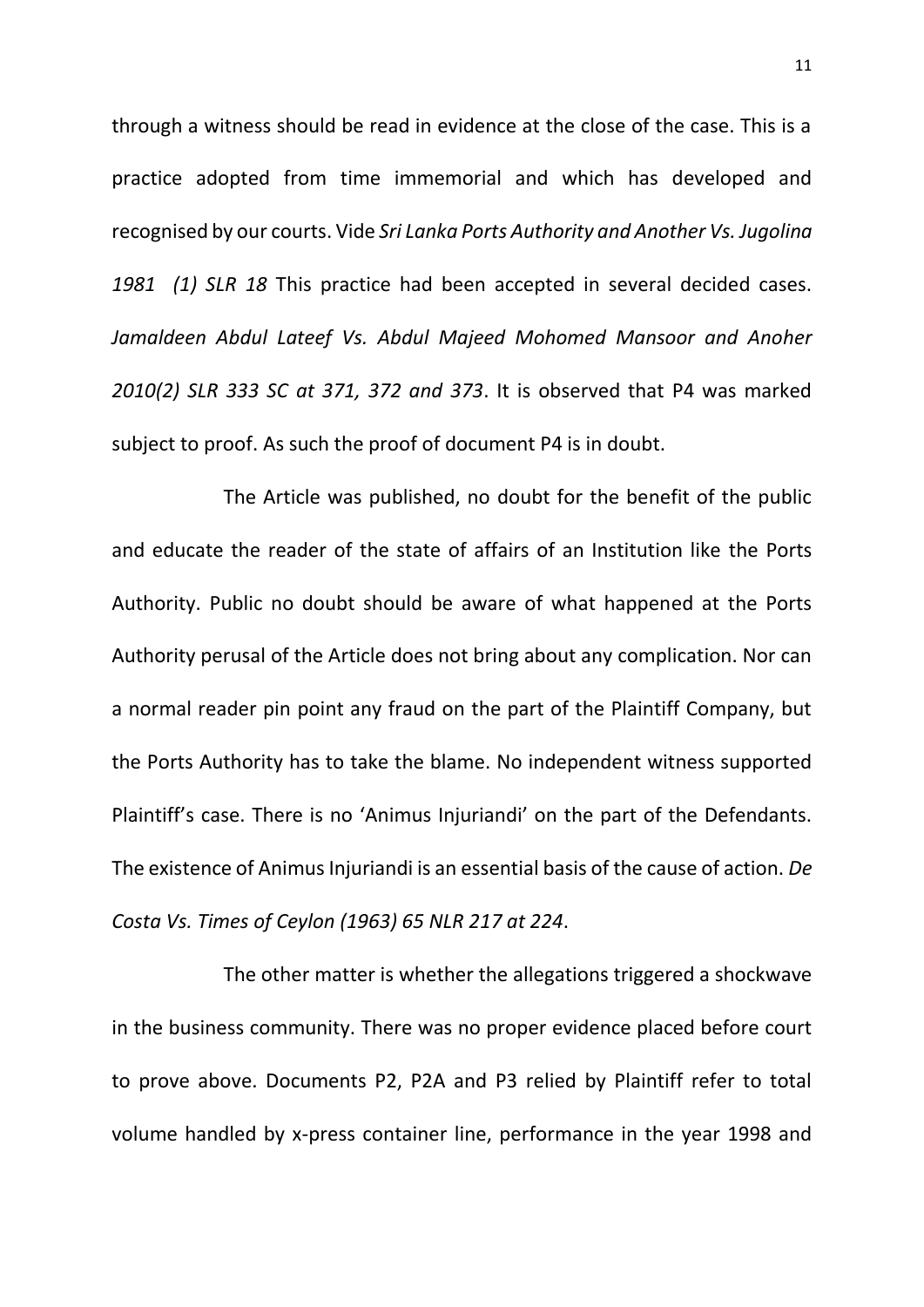awards received. It is not possible to conclude by these documents of any calculations to establish damages. Defendants describe it to be self serving documents. The newspaper Article is certainly not calculated to injure the business reputations of the Plaintiff Company.

The 1<sup>st</sup> and 2<sup>nd</sup> Defendants merely reported facts which arose as a result of an inspection tour of the relevant Minister of the Ports Authority. It is justifiable to do so. A case of this nature would require independent evidence. It is the view of a normal reader of the newspaper that could throw some light to the Article and call it defamatory. If it is defamatory perse and by innuendo it need to be proved, independent evidence. It would be necessary. In the case in hand as stated above no such evidence was placed before court. In all the above circumstances the questions of law (1) to (5) are answered as 'Yes' in favour of the Defendant-Appellant-Petitioners. In view of the above answers the questions of law (1) to (3) raised by the Plaintiff-Respondent-Respondent does not arise. I hold that the Judgment of the High Court is contrary to law and evidence led. Therefore the 1<sup>st</sup> and 2<sup>nd</sup> Defendant-Appellant-Petitioners' appeal is allowed and are entitled to relief as per sub paragraphs (b) and (c ) of the